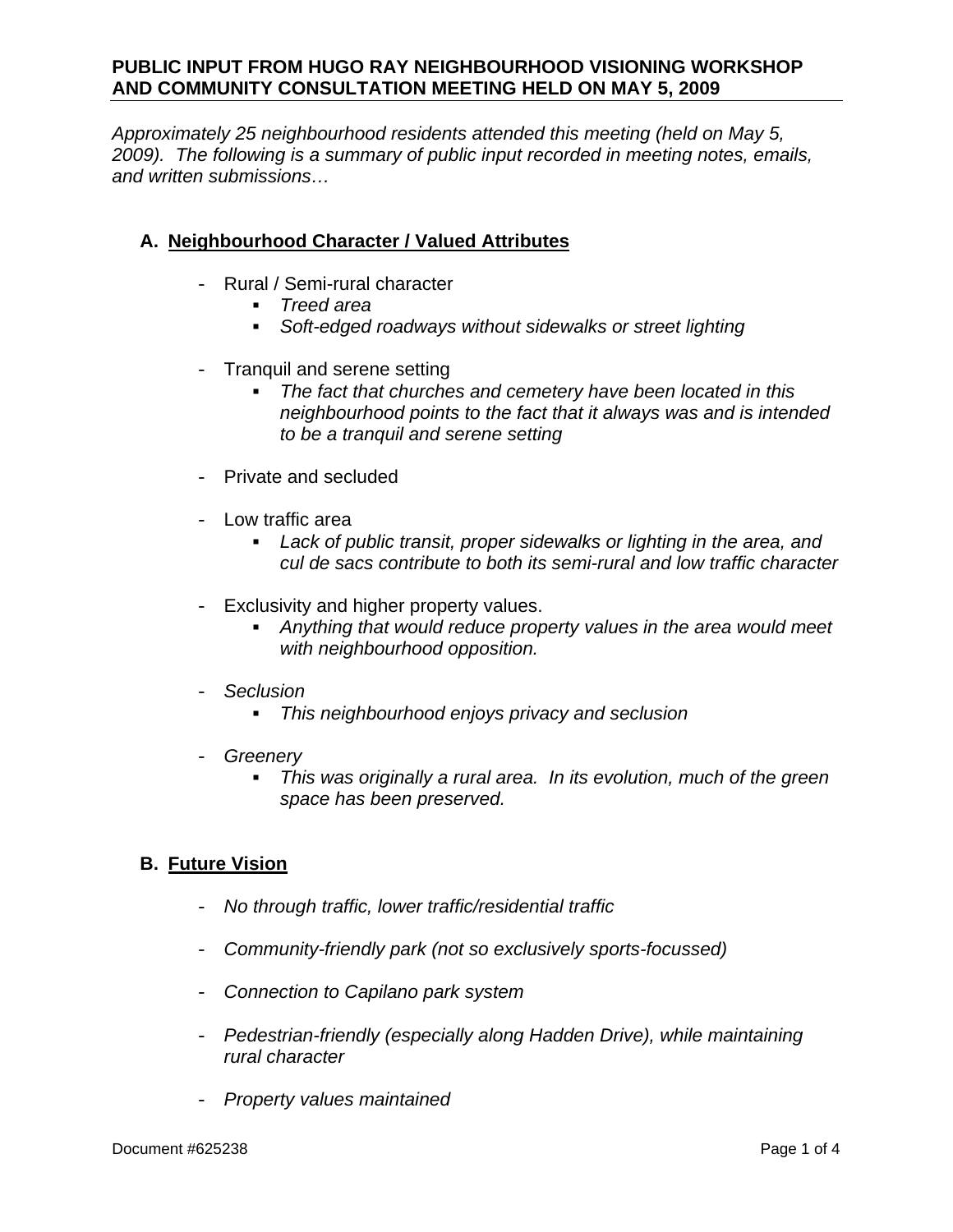- *Variety of land uses*
- *New access provided from west*
- *Mathers Avenue a safer street* 
	- *There is some debate over whether sidewalks and lighting should be introduced – e.g., rural type pathways v. concrete sidewalks*
- *Trees maintained for habitat, and mitigation of noise, wind, air pollution, and soil erosion*

#### **C. Long-Standing Neighbourhood Issues**

- *Traffic (volume and speed) and parking issues, particularly associated with Hugo Ray Park*
- *Need to be more pedestrian-safe, pedestrian-friendly*
- *Hopefully, the municipality will address the chronic problems plaguing this neighbourhood (traffic volume, speed, pedestrian safety) before considering any increased density.*
- *Hadden Drive:* 
	- *Traffic and pedestrian safety … Complaints were made 20 years prior; 10 years after that the District implemented changes without public input, making the situation for pedestrians even worse.*
	- *Ideas: speed bumps, sidewalks, enforcement of speed limits, residential traffic only*
	- *Implementing needed traffic improvements should not be used as an excuse for not correcting the real problem… i.e., the only access from the west being Hadden Drive. An additional access from the west is needed, given all the facilities in the area + proposed new development.*
	- *Non-resident traffic passing through the area*
	- *Speeding vehicles coming off the highway or down the hill*
	- *High volume of dump trucks and buses*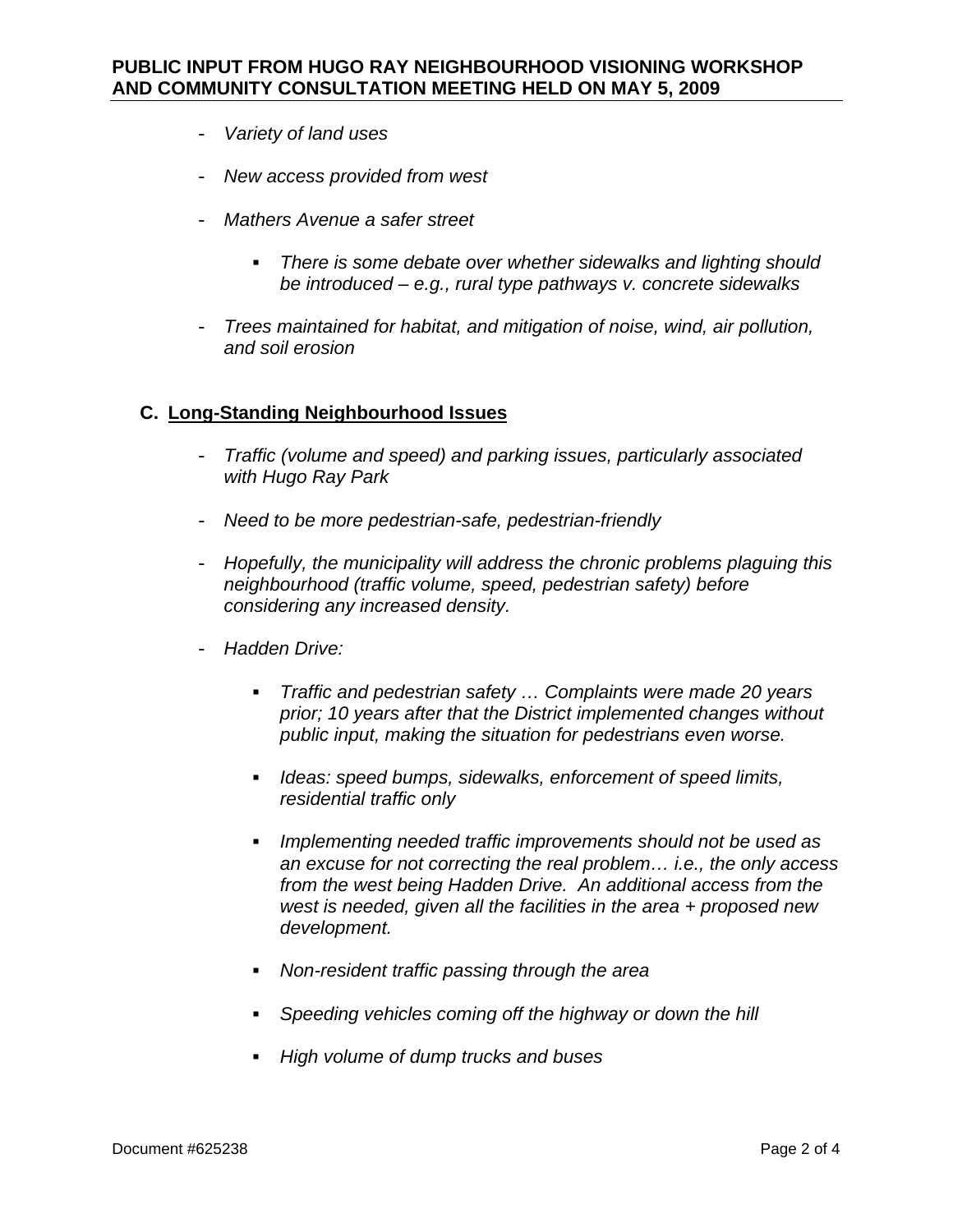- *Traffic that is unable to navigate tight blind corner crossing into opposing lane*
- *Speed limit on Hadden Drive should be set at 30km/h (down from 50km/h)*
- *Good to have speed bumps installed through the curve on Hadden Drive to slow down traffic*
- *One-way traffic on Hadden from Stevens to Mathers*
- *Large rolling speed bumps*
- *Traffic island at corner of Hadden and Eastcot (upper)*
- *Residential traffic only (no trucks)*
- *Consistent enforcement of speed limits*

# **D. Comments on May 2009 Hynes Developments' Proposal for 370-380 Mathers Avenue (48 multi-family residential units)**

- *48 units is way too large, and not in line with current multi-family developments in our area (Esker Lane, Mathers Mews). A more palpable size is 15 units.*
- *Previous plans for higher density (e.g., Esker Lane) were reduced substantially in response to neighbourhood opposition, to conform to the neighbourhood character*
- *Sight lines are also a concern… proposed units will look into our currently private pool area and master bedroom.*
- *Density is most important issue: 37 homes currently in the immediate area: an additional 48 units would more than double # of homes – i.e., from 38 homes at present to 86*
- *Density does not suit neighbourhood character… 12 additional homes max*
- *Need to show (traffic) solutions prior to approving any new developments*
- *Anticipated 18-month construction period would be very disruptive (construction vehicle traffic and noise). Construction/traffic management would be needed.*